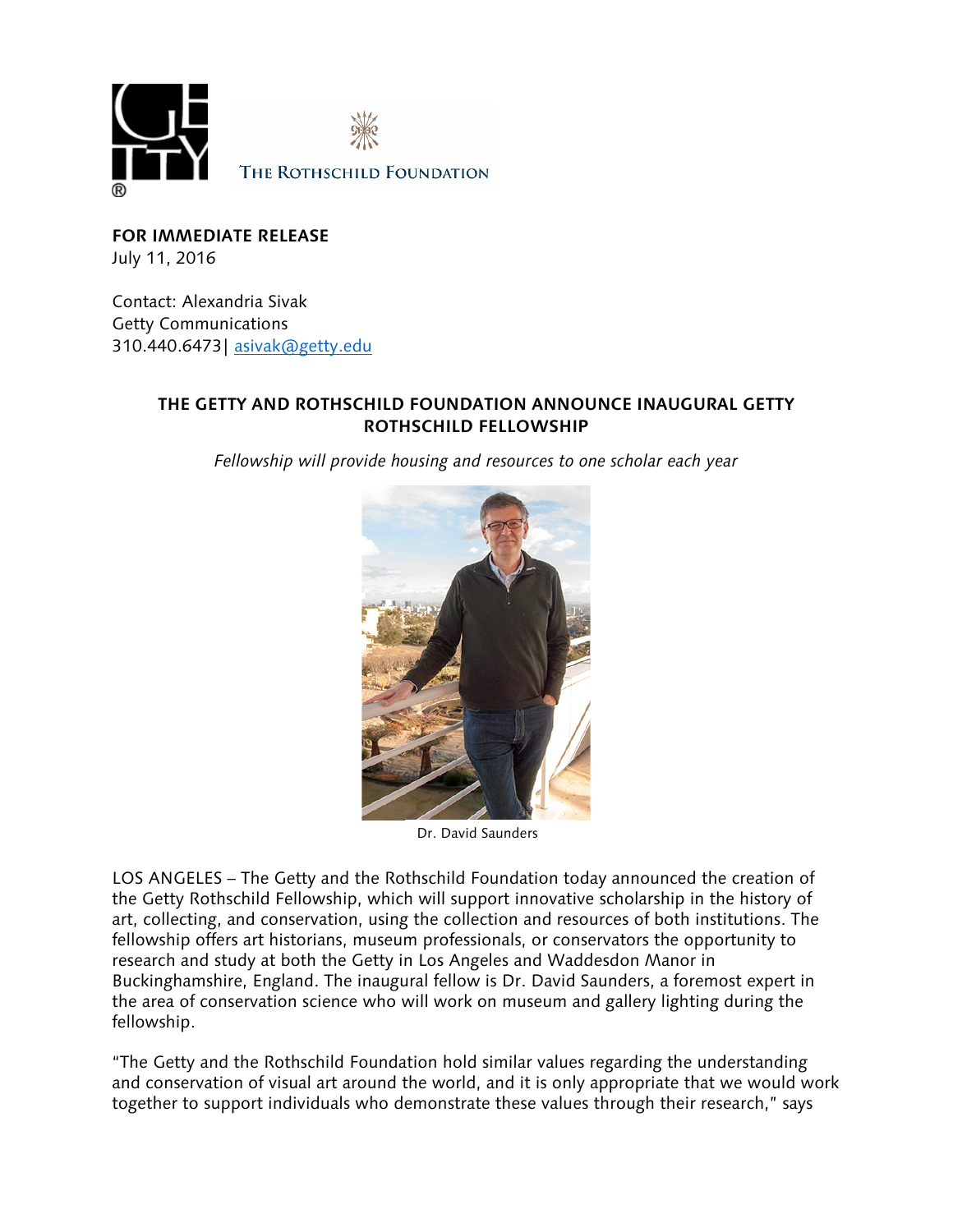Jim Cuno, president and CEO of the J. Paul Getty Trust. "We are pleased to award the inaugural Getty Rothschild Fellowship to Dr. Saunders, whose work in museum lighting has been of long-standing interest to the Getty Conservation Institute and the Getty Museum."

Dr. Saunders is a former principal scientist at The National Gallery and keeper of conservation, documentation, and research at the British Museum. Now an independent researcher, Saunders is writing what will be a seminal book about museum and gallery lighting. Waddesdon is an ideal place to advance his research, as it will serve as a case study for the upcoming publication. The Flint House, the RIBA award-winning Rothschild Foundation property, will provide an exceptional environment in which the fellow will stay while working at Waddesdon.

"The Rothschild Foundation and Waddesdon Manor are delighted to be collaborating with the Getty on this Fellowship, which will nurture high-level scholarship on subjects which are close to the hearts of both institutions, whether in the fields of art and art history, collecting, conservation or the application of new technologies to the museum and heritage worlds. I am particularly pleased that our first Fellow will be David Saunders, whose work is of the greatest possible relevance to Waddesdon, as a historic house seeking to present itself in innovative ways," says Lord Rothschild, OM GBE.

The selection process for the Getty Rothschild fellowship includes a number of criteria, including whether the applicant's work would benefit from proximity to the Getty and Rothschild collections. Fellowships will be for up to eight months, with the time split equally between the Getty and Waddesdon Manor. Dr. Saunders will be at the Getty from January to March 2017 and at Waddesdon Manor from April to June 2017. Fellows will also receive a stipend during their time at both locations. The fellowship is administered by the Getty Foundation.

In 2014, Lord Jacob Rothschild received the [Getty Medal](http://www.getty.edu/about/medal/) for his contributions to the practice, understanding, and support of the arts.

###

**The J. Paul Getty Trust** is an international cultural and philanthropic institution devoted to the visual arts that includes the J. Paul Getty Museum, the Getty Research Institute, the Getty Conservation Institute, and the Getty Foundation. The J. Paul Getty Trust and Getty programs serve a varied audience from two locations: the Getty Center in Los Angeles and the Getty Villa in Pacific Palisades.

**The Getty Foundation** fulfills the philanthropic mission of the Getty Trust by supporting individuals and institutions committed to advancing the greater understanding and preservation of the visual arts in Los Angeles and throughout the world. Through strategic grant initiatives, the Foundation strengthens art history as a global discipline, promotes the interdisciplinary practice of conservation, increases access to museum and archival collections, and develops current and future leaders in the visual arts. It carries out its work in collaboration with the other Getty Programs to ensure that they individually and collectively achieve maximum effect. Additional information is available at www.getty.edu/foundation.

## **Additional information is available at** www.getty.edu.

Sign up for e-Getty at www.getty.edu/subscribe to receive free monthly highlights of events at the Getty Center and the Getty Villa via e-mail, or visit www.getty.edu for a complete calendar of public programs.